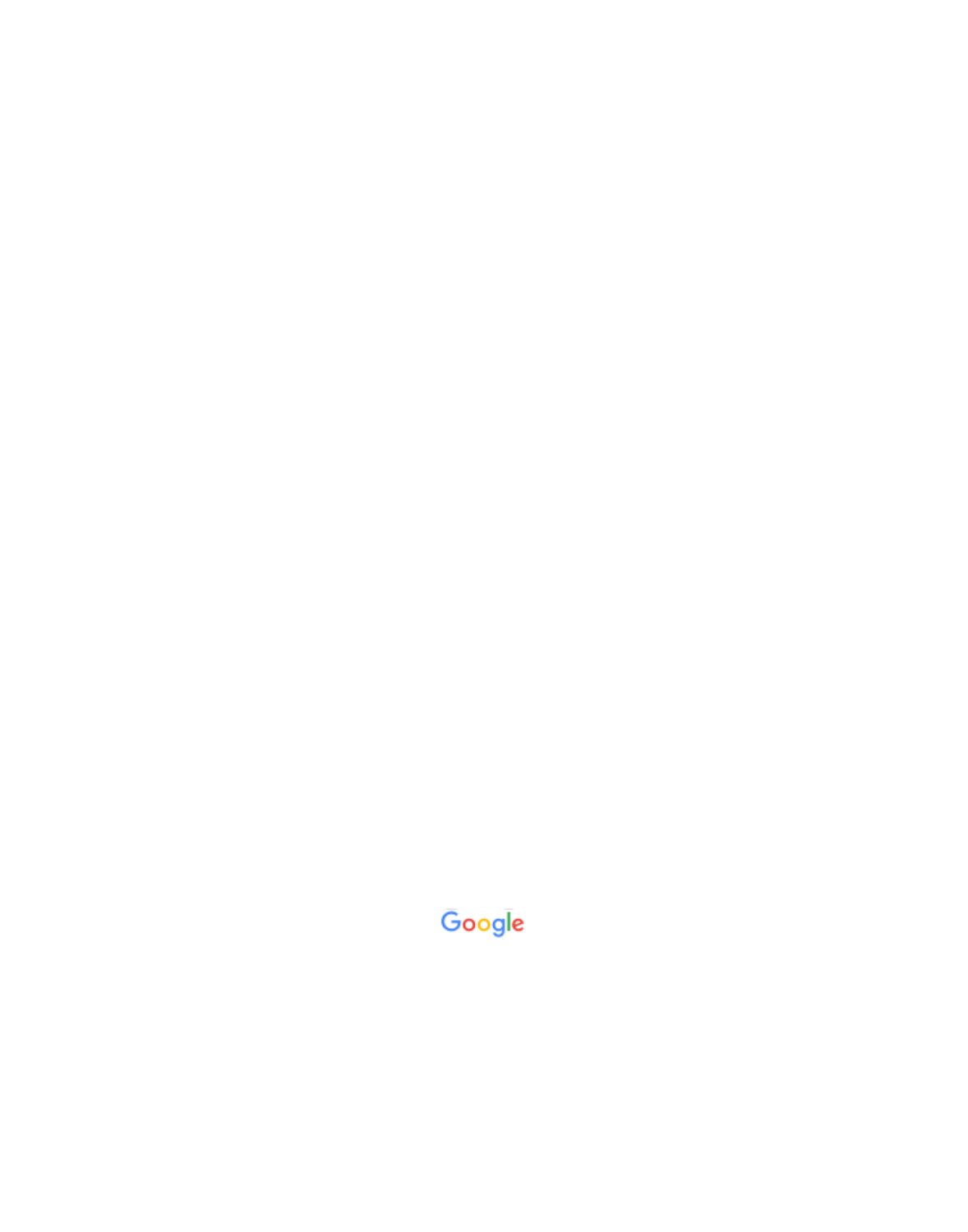## Google

### Marion Academy

1820 Prier Dr, Marion, AL 36756

#### Get on I-20 E/I-59 N in Mc Calla from AL-5 N

|  | 1 1. Head south on Prier Dr toward Co Rd 20                                            |        |
|--|----------------------------------------------------------------------------------------|--------|
|  | $\triangleleft$ 2. Sharp left onto AL-183 N/AL-5 N<br><b>Continue to follow AL-5 N</b> | 0.4 mi |

55 min (49.9 mi)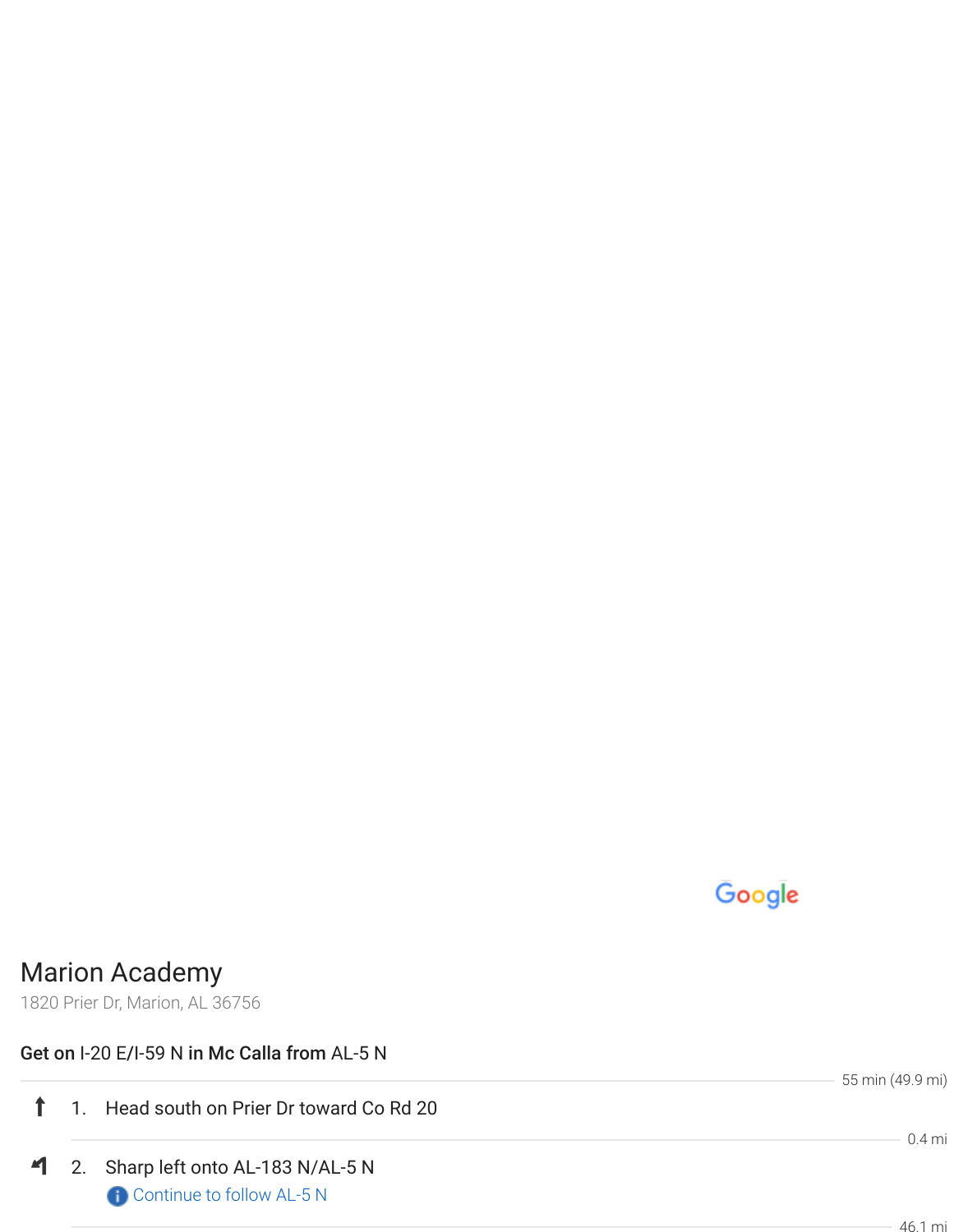| r | 3.  | Turn right onto US-11 N                                                                |                      |
|---|-----|----------------------------------------------------------------------------------------|----------------------|
| Â |     | 4. Take the ramp onto I-20 E/I-59 N                                                    | 2.9 mi               |
|   |     |                                                                                        | $0.4$ mi             |
|   |     | Follow I-59 N to Attalla. Take exit 183 from I-59 N                                    | 1 h 14 min (85.5 mi) |
| Â | 5.  | Merge onto I-20 E/I-59 N                                                               |                      |
|   |     | 6. Continue straight to stay on I-20 E/I-59 N                                          | 27.1 mi              |
| î |     | 7. Continue straight to stay on I-20 E/I-59 N                                          | $0.8$ mi             |
|   |     | 8. Continue straight to stay on I-20 E/I-59 N                                          | $2.8$ mi             |
| Y | 9.  | Keep left at the fork to continue on I-59 N, follow signs for Interstate 59 N/Gadsden  | 1.9 mi               |
|   |     |                                                                                        | $2.3 \text{ mi}$     |
|   |     | 10. Continue straight to stay on I-59 N                                                | 1.9 mi               |
|   | 11. | Continue straight to stay on I-59 N                                                    | 48.6 mi              |
| r | 12. | Take exit 183 for U.S. 278/U.S. 431 toward Attalla/Gadsden                             | $0.2$ mi             |
|   |     | Take US-431 N to Brashers Chapel Rd in Albertville                                     |                      |
| Ť |     | 13. Continue straight                                                                  | 36 min (25.5 mi)     |
|   |     |                                                                                        | 377 ft               |
|   |     | 14. Turn left onto 5th Ave                                                             | 0.9 <sub>mi</sub>    |
|   | 15. | Turn left onto 3rd St NW                                                               | $0.4$ mi             |
|   | 16. | Continue onto US-431 N/Florida Short Route/Morgan Dr NW<br>Continue to follow US-431 N |                      |
| Г | 17. | Turn right onto Rose Rd                                                                | 21.3 mi              |
|   |     |                                                                                        | $2.2 \text{ mi}$     |
|   |     | 18. Turn left onto Brashers Chapel Rd                                                  | $0.7$ mi             |

# Marshall Christian Academy

1631 Brashers Chapel Rd, Albertville, AL 35951